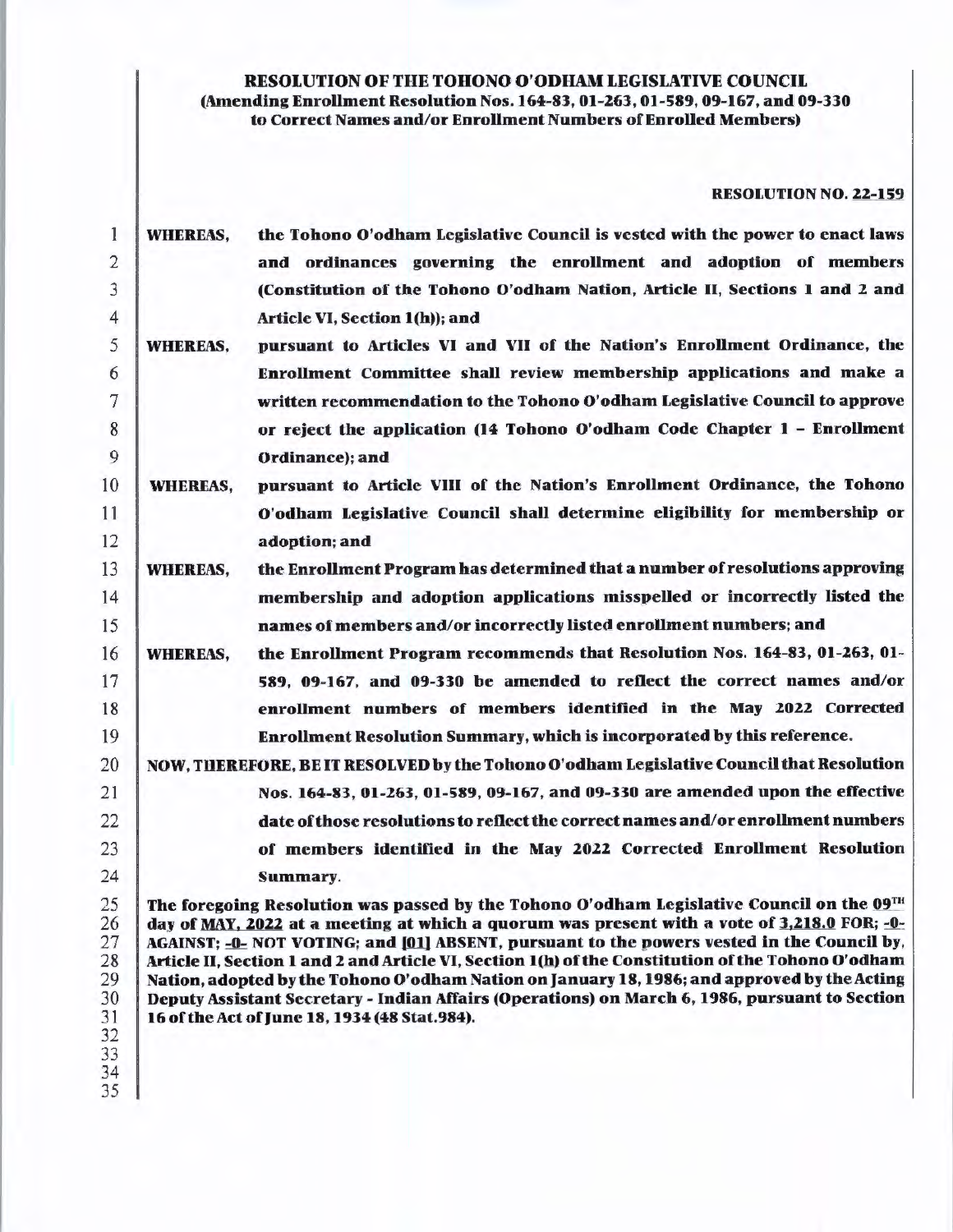RESOLUTION NO. 22-159 (Amending Enrollment Resolution Nos. 164-83, 01-263, 01-589, 09-167, and 09-330 to Correct Names and/or Enrollment Numbers of Enrolled Members) Page 2 of 2 I TOHONO O'ODHAM LEGISLATIVE COUNCIL mothy Joaquin, Legislative Chairman day of  $, 2022$  **ATTES**  Evonne Wilson, Legislative Secretary  $div of$   $\ell Y$   $\ell \ell \ell \ell$  . 2022 Said Resolution was submitted for approval to the office of the Chairman of the Tohono O'odham Nation on the *//*<sub>/</sub> day of *///////* ..., 2022 at  $\frac{3.4}{1.0}$  o'clock, *\Q\_* .m., pursuant to the provisions of Section 5 of Article  $\oint$ II of the Constitution and will become effective upon his approval or upon his failure to either approve or disapprove it within 48 hours of submittal. TOHONO O'ODHAM LEGISIATIVE COUNCIL imothy Joaguin, Legislative Chairman on the  $/2$  day of I JAPPROVED , 2022 at  $\S 2$  o'clock,  $\ell$  .m. ( ] DISAPPROVED NED NORRYS, JR., CHATRMAN TOHONO O'ODHAM NATION Returned to the Legislative Secretary on the */3* day of  $\ldots$ , 2022, at  $\frac{1}{4}$  ( $\frac{1}{4}$ o'clock,  $\ldots$  .m. Evonne Wilson, Legislative Secretary